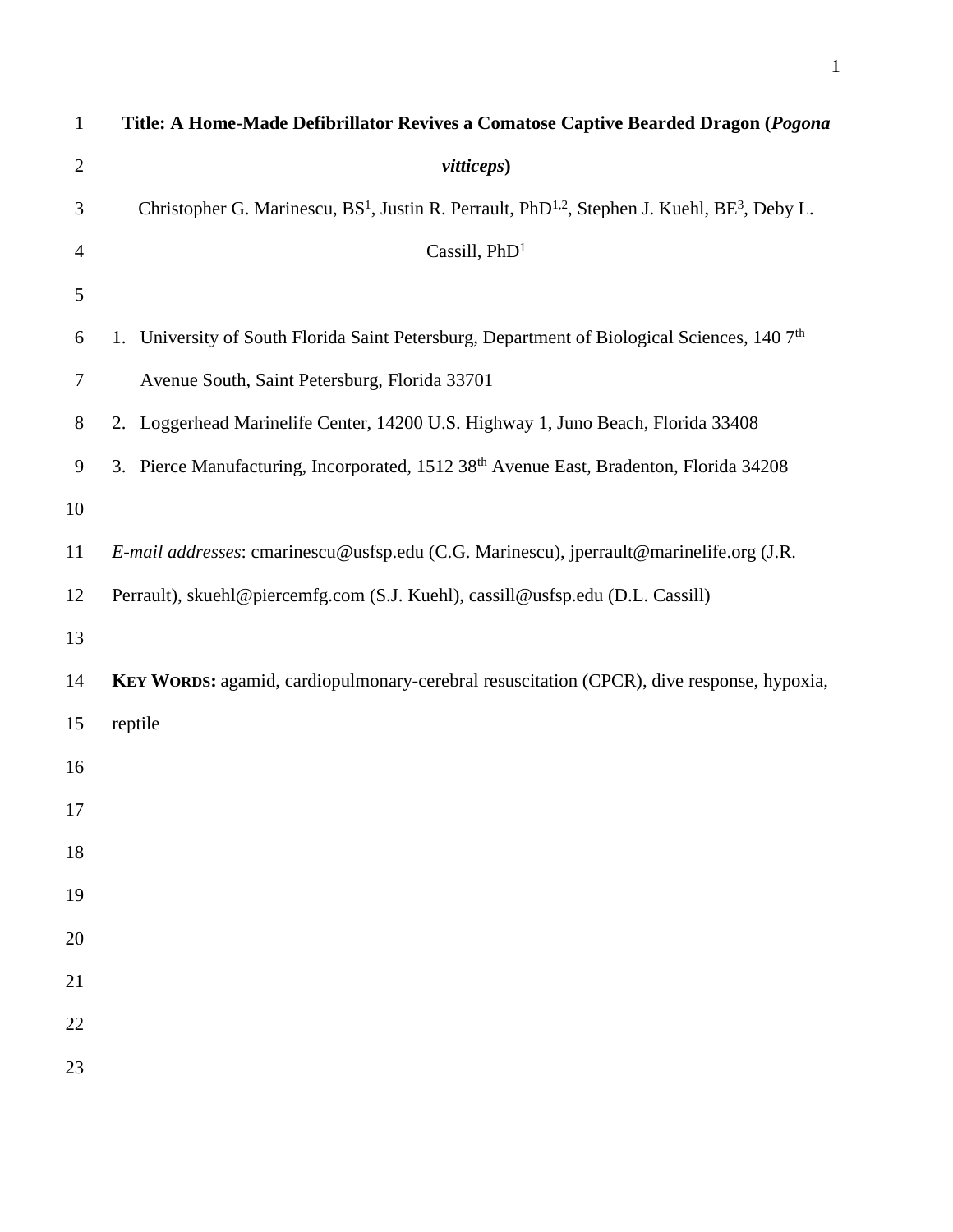## **ABSTRACT**

| 25     | Reptiles present interesting veterinary cases in relation to drowning, as the majority of the             |
|--------|-----------------------------------------------------------------------------------------------------------|
| 26     | animals in this group are hypoxia-tolerant. These organisms can survive prolonged periods of              |
| 27     | little to no oxygen without suffering lasting physiological effects. In the case presented here, a        |
| 28     | captive inland bearded dragon (Pogona vitticeps) fell into a residential pool and was submerged           |
| 29     | for $>10$ minutes. Upon rescue, the animal was unresponsive. In an effort to resuscitate the              |
| 30     | animal, three counter shocks were delivered using aluminum wire and an electrical outlet. This            |
| 31     | successfully revived the animal with no lasting physiologic effects observed. The case presented          |
| 32     | here represents a " <i>don't try this at home</i> " scenario and also provides insight into resuscitation |
| 33     | and recovery of reptiles. Although there are a number of unknowns and estimated parameters, we            |
| 34     | think this case study provides valuable information on the possibility of designing defibrillators        |
| 35     | for animals of all sizes.                                                                                 |
| 36     |                                                                                                           |
| 37     |                                                                                                           |
| 38     |                                                                                                           |
| 39     |                                                                                                           |
| 40     |                                                                                                           |
| $41\,$ |                                                                                                           |
| 42     |                                                                                                           |
| 43     |                                                                                                           |
| 44     |                                                                                                           |
| 45     |                                                                                                           |
| 46     |                                                                                                           |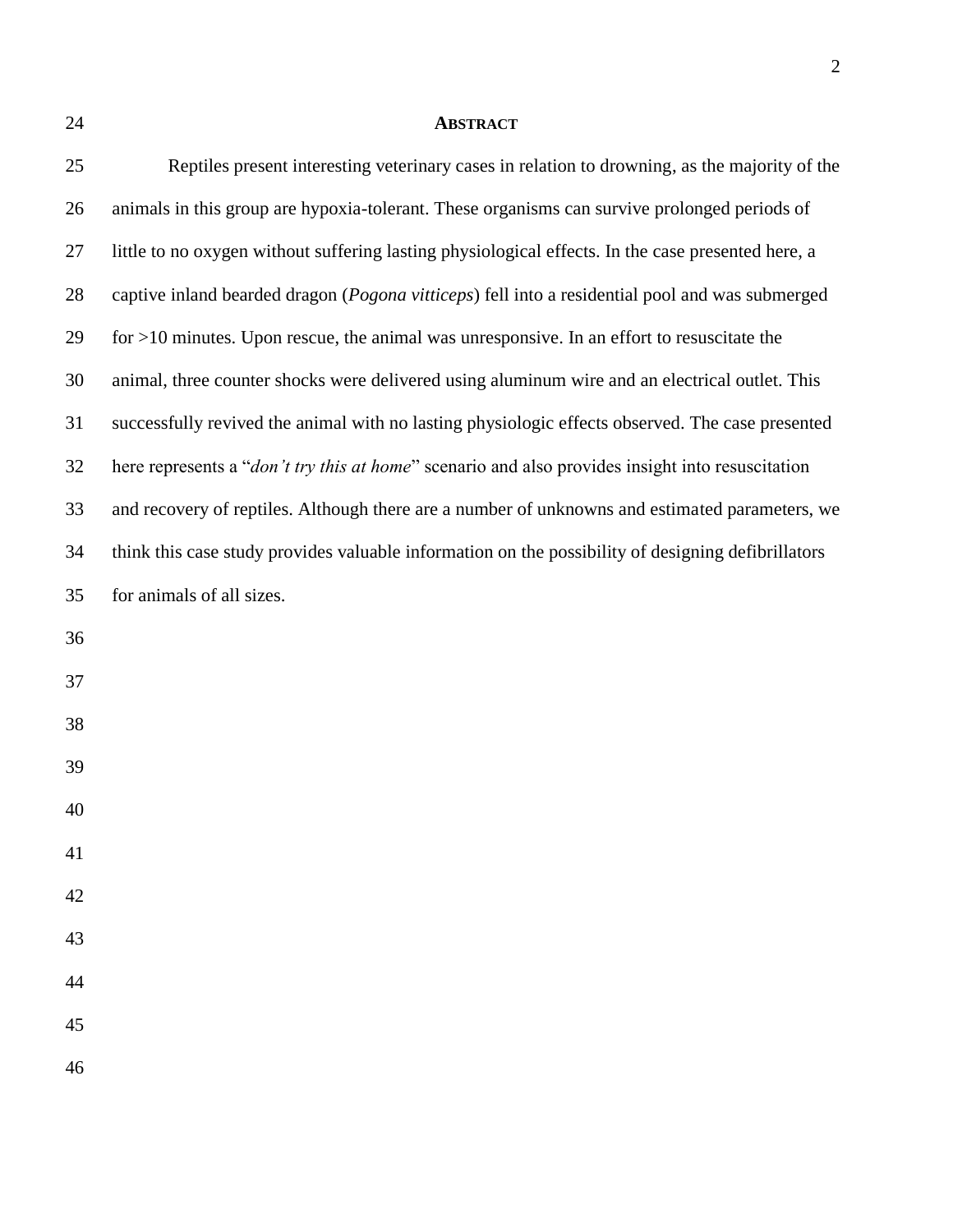## **INTRODUCTION**

| 48 | The dive response is a well-known phenomenon that occurs in reptiles, birds, and                     |
|----|------------------------------------------------------------------------------------------------------|
| 49 | mammals and is characterized by apnea, a decrease in heart rate, and constriction of peripheral      |
| 50 | blood vessels (Davis, Polasek, Watson, Fuson, Williams, and Kanatous 263). Periods of breath-        |
| 51 | hold during the dive response lead to hypoxic conditions inside the body. The dive response is an    |
| 52 | evolutionary adaptation for numerous aquatic ectotherms $(e.g.,$ amphibians, freshwater and          |
| 53 | marine turtles, aquatic snakes) that experience low-oxygen environments (Belkin 492). Although       |
| 54 | a number of lacertids are known to survive anoxic environments for over 1 h (Belkin 492), little     |
| 55 | information is available regarding the dive response or hypoxia tolerance among terrestrial          |
| 56 | lizards (Bickler, Buck 150).                                                                         |
| 57 | While hypoxia tolerance is widespread throughout the Class Reptilia, these organisms can             |
| 58 | still drown if deprived of oxygen for prolonged periods. Drowning for the sake of this case study    |
| 59 | describes a comatose, unresponsive organism and does not refer to death by cardiac arrest. If a      |
| 60 | reptile drowns, cardiopulmonary-cerebral resuscitation (CPCR) and defibrillation can be              |
| 61 | performed; yet, this type of rehabilitation has been rarely documented in the literature, especially |
| 62 | for exotics (Shoop 5; Balazs 79; Stabenau, Moon, and Heming 3–5; Costello 132–141; Martinez-         |
| 63 | Jimenez and Hernandez-Divers 557–585; Darvall and Smith 694). In the following section, we           |
| 64 | describe in detail the delivery of CPCR and electrical defibrillation to revive a comatose inland    |

bearded dragon (*Pogona vitticeps*) accidentally drowned in a swimming pool.

## **CASE HISTORY**

 On September 28, 2015, a 3-year old male (mass = 350 g; total length = 40.6 cm) bearded dragon escaped from his outdoor enclosure and was found unresponsive at the bottom of a 1.8 m 69 deep,  $\sim$ 21°C ( $\sim$ 70°F) unheated pool in Largo, Florida. Christopher G. Marinescu, the owner of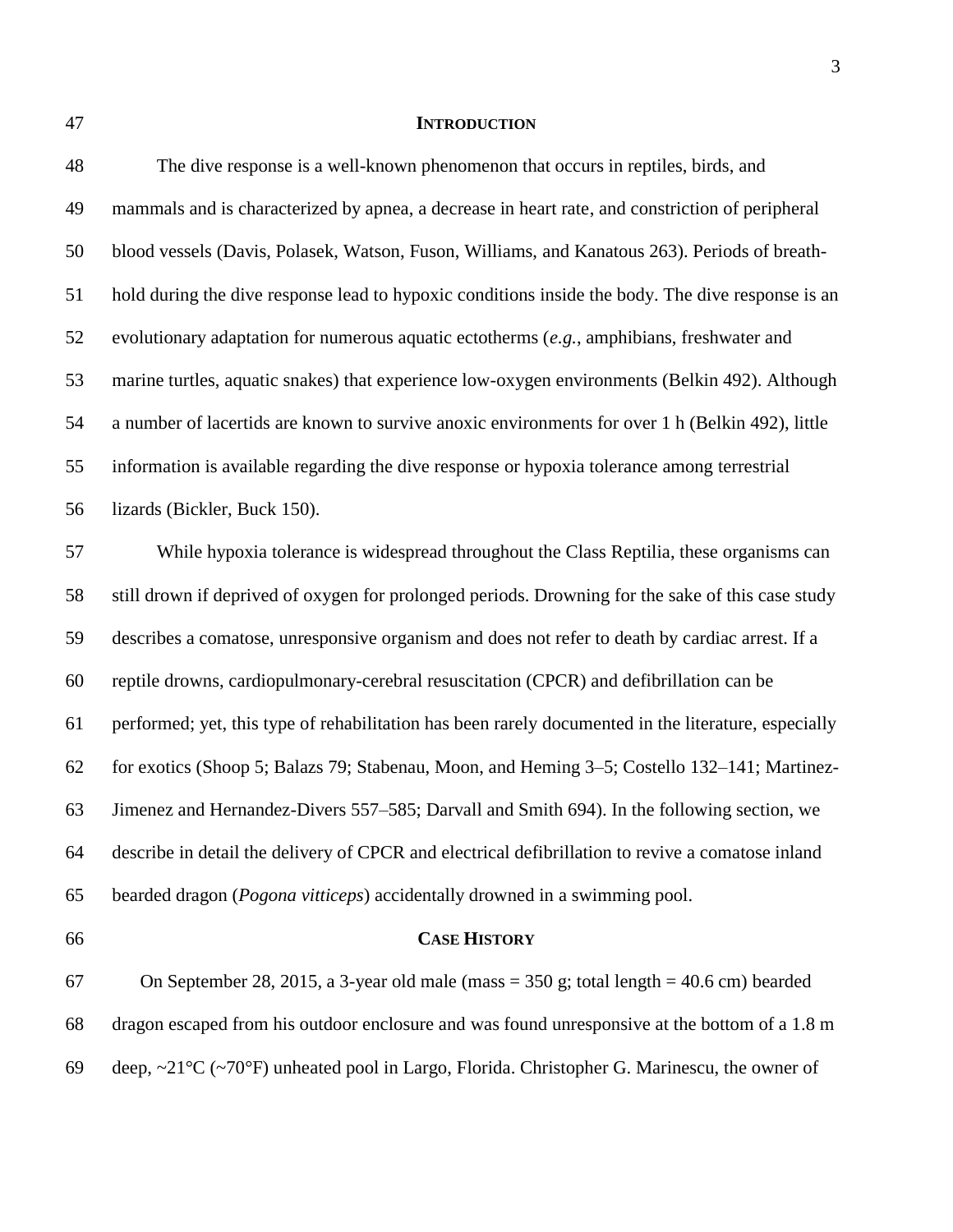| 70 | the bearded dragon and first author of this manuscript, estimated that the animal had been                 |
|----|------------------------------------------------------------------------------------------------------------|
| 71 | submerged for $>10$ minutes. The bearded dragon was removed from the pool, placed in a supine              |
| 72 | position, and mouth-to-mouth CPCR was performed by the owner at his residence for 10                       |
| 73 | minutes. The lizard experienced "wet drowning" as water was expelled from the lungs after                  |
| 74 | CPCR was administered. No published protocols were followed for CPCR; however, CPCR                        |
| 75 | performed by the owner consisted of 3 chest compressions $(-1 s$ apart) using three fingers                |
| 76 | followed by one rescue breath $(-1-2 s)$ in length) for successive cycles $(2-6$ breaths/min are           |
| 77 | recommended: Costello 140; Martinez-Jiminez and Hernandez-Divers 576). CPCR did not                        |
| 78 | revive the comatose animal, but did successfully remove water from the lungs.                              |
| 79 | In a continued effort to revive the animal, a make-shift defibrillator was fashioned using                 |
| 80 | $OOK^{\circledast}$ 0.08 cm aluminum hobby wire, rubber-handled pliers, and an electrical outlet (~110–120 |
| 81 | V). A loop was formed at one end of the wire, which was placed around the animal (Fig. 1). The             |
| 82 | wire was inserted into the electrical outlet on and off for a total of 3 repetitions or counter            |
| 83 | shocks. In between each counter shock, CPCR was administered using three chest compressions                |
| 84 | followed by a short rescue breath $(-1-2 s)$ . Each shock produced muscle contraction in the               |
| 85 | animal. After the third shock, the animal's color returned, he began breathing, and his eyes               |
| 86 | opened.                                                                                                    |
| 87 | Immediately thereafter, the lizard was taken to the Avian and Animal Hospital of Largo,                    |
| 88 | Florida where Nichole L. Zellner, DVM, performed a thorough examination of the animal. Based               |
| 89 | on her findings, she prescribed meloxicam (Metacam® 1.5 mg/mL, Boehringer Ingelheim                        |
| 90 | Vetmedica, Inc., St. Joseph, Missouri 64506 USA): 0.2 mg/kg q24h for 3 d PO for                            |
| 91 | inflammation/pain and sulfamethoxazole/trimethoprim (Sulfamethoxazole and Trimethoprim                     |
|    |                                                                                                            |

Oral Suspension USP 200 mg/40 mg per 5 ml, Hi-Tech Pharmacal Co., Inc. Amityville, New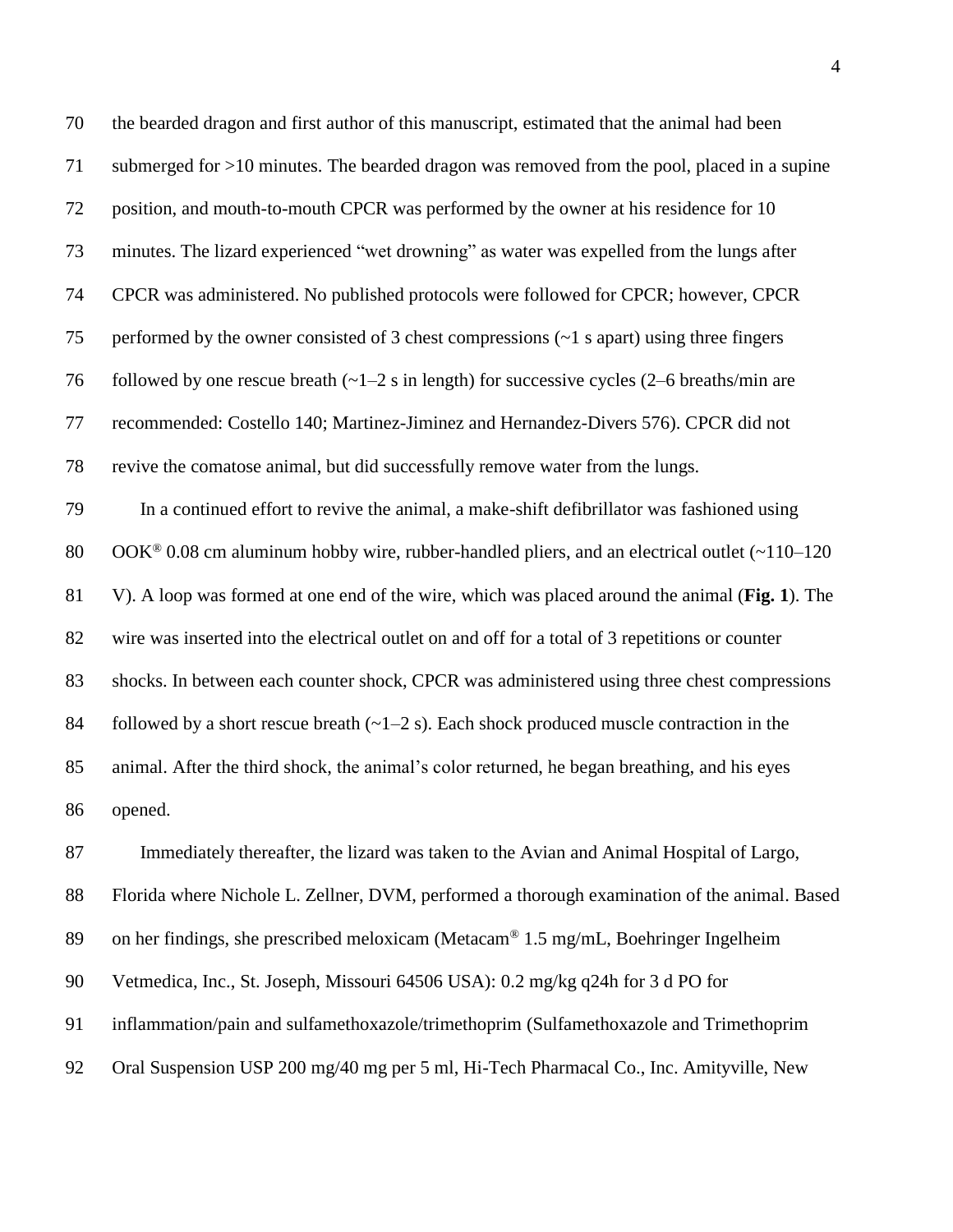York 11701, USA): 30 mg/kg b.i.d. for 10 d PO for infection. At the time of this writing, 18 months after the event, the lizard is alive and healthy with no observable changes in physical ability or behavior.

## **DISCUSSION**

 The inland bearded dragon (*Pogona vitticeps*) is native to the hot, dry, and sometimes coastal regions of central Australia. These lizards are semi-arboreal and spend time basking in sandy or rocky areas. Bearded dragons are ectotherms that modify their body temperature by moving from sunny to shady areas or burrows during the hottest part of the day. They are moderately large lizards, and thus, are popular in the global pet industry (Doneley 1607–1608). We speculate that the inland bearded dragon in this case study was not dead when recovered from the bottom of the pool, but instead comatose and unresponsive as a result of three physiologic conditions: prolonged hypoxia, hypothermia, and exhaustion.

 The first threat to this animal was hypoxia. In 13 species of lizards from five families (Anguidae, Gekkonidae, Iguanidae, Scincidae, Teiidae), hypoxia tolerance was observed through nitrogen exposure for 20–79 minutes with no differences between aquatic and terrestrial species (Belkin 492). In another study, a desert-dwelling species (lesser earless lizards, *Holbrookia maculata*) survived for ~5 h in a pure nitrogen (anoxic) environment, but could only remain forcibly submerged for 2–15 min (mean = 7.9 min) before drowning (Meyer 166). Struggling during forced submergence has been shown to quickly deplete oxygen stores (Caillouet 1). During forced submergence, the heart rate of rattlesnakes (*Crotalus viridis*) dropped by just 4%, while the heart rate of northern water snakes (*Nerodia sipedon*) dropped by 36% (Ferguson and Thornton 185). Therefore, the dive response in terrestrial reptiles is less successful in reducing oxygen usage during forced submergence in comparison to aquatic species (Ferguson and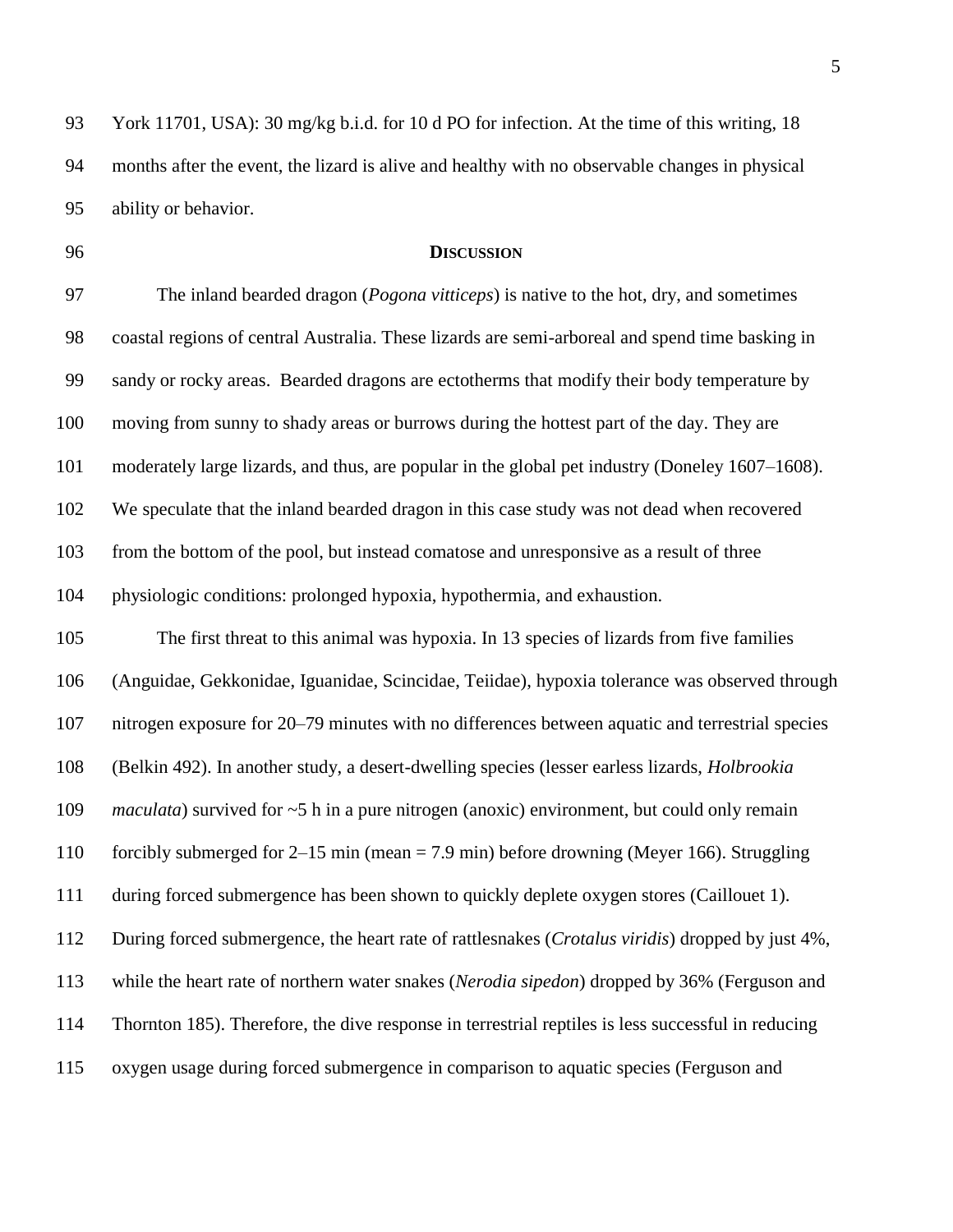Thornton 185–187; Davis, Polasek, Watson, Fuson, Williams, and Kanatous 267). The dive response during forced submergence serves to protect the organism from immediate asphyxiation, but can cause severe disruption of homeostasis in comparison to normal breath- holds for semi-aquatic or aquatic species (Caillouet 1). We speculate that the bearded dragon in our case study struggled before sinking, depleting much of its available oxygen stores and disrupting its physiologic homeostasis.

 Hypothermia was another potential health issue for this ectothermic lizard. Terrestrial lizards are capable of efficient swimming; however, they generally avoid contact with deeper, colder bodies of water (Darvall and Smith 694). Body temperature equilibration with the surrounding water in reptiles can take less than five minutes. The optimal body temperature of *P. vitticeps* is ~33–37°C (~91–99°F) (Frappel and Daniels 992–993; Melville and Schulte 662), while the 127 temperature of the pool was  $\sim$ 21°C ( $\sim$ 70°F). Thus, this bearded dragon likely suffered hypothermia (and cold-stunning) as well as hypoxia. Exhaustion was a third threat. When swimming, lizards inflate their lungs and use their tails

 to produce lateral undulations. This pattern of locomotion is similar to their pattern of movement on land (Darvall and Smith 694). Because the anatomy of most lizards places constraints on simultaneous movement and replenishment of oxygen stores, this animal probably became exhausted after ≤ 2 min of movement (Pough, Janis, and Heiser 255–256). Bearded dragons have high oxygen consumption and respiratory rates relative to other agamid lizards (Frappel and Daniels 995). It is unknown how long the lizard in this case study was attempting to swim before becoming submerged, but it is likely that the animal suffered the near drowning event quickly because of the organism's limited oxygen stores, hypothermia, and exhaustion.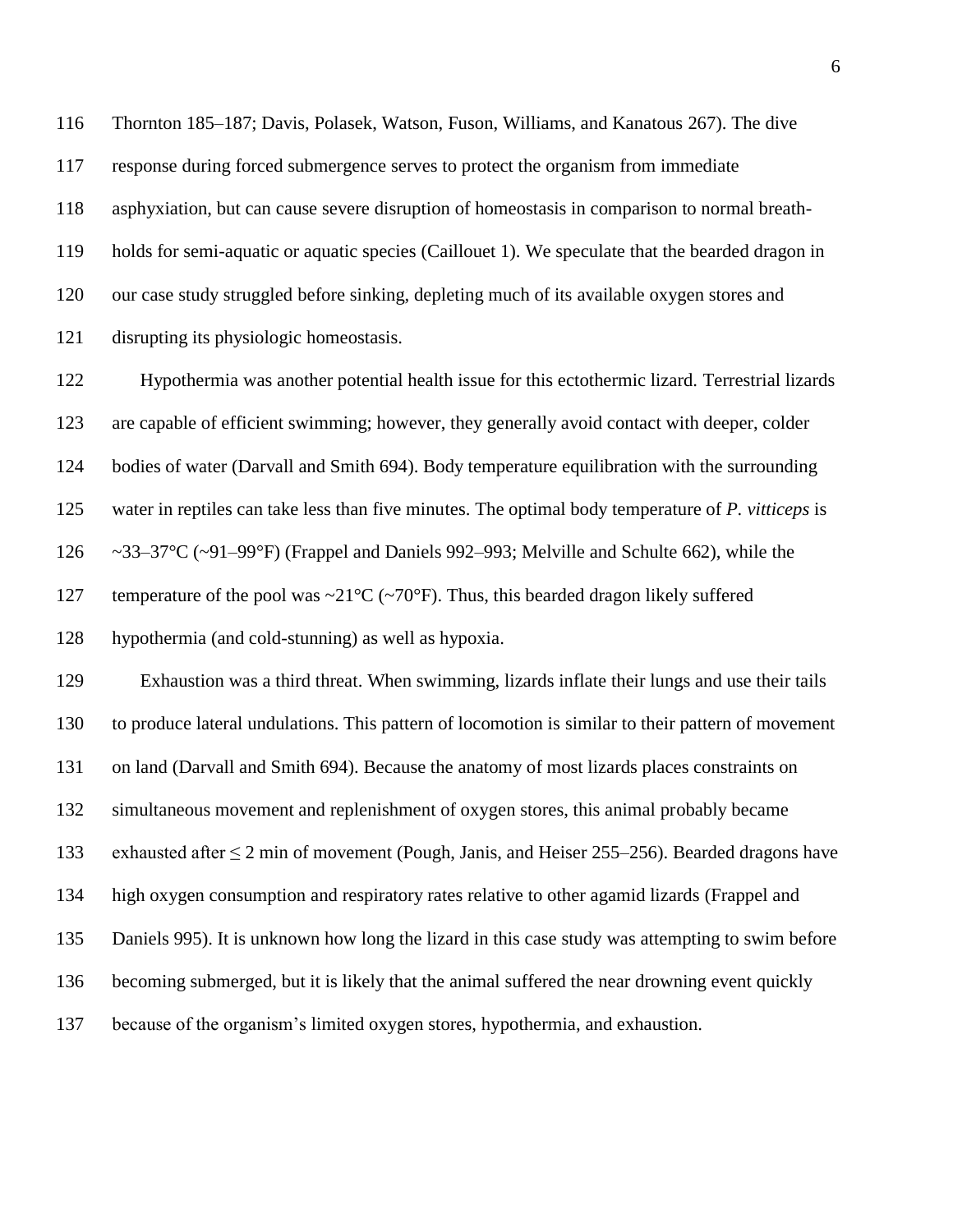In general, reptiles have a greater capacity for anaerobic metabolism in comparison to endotherms (Bennett and Ruben 650) and resuscitation can be achieved after suspected cardiac arrest or extended periods without oxygen (Darvall and Smith 694). For example, in marine turtles where drowning and death have been suspected, it is often found that these organisms are comatose and can recover after a period of days to weeks (Shoop, Ruckdeschel, and Wolke 85). Electrical defibrillation is rarely used on small exotics because there is a large potential for adverse effects. Moreover, side effects are unknown (Stabenau, Moon, and Heming 3–5; Costello 136). In 1981, a leatherback sea turtle (*Dermochelys coriacea*) went into respiratory collapse after being forcibly submerged in a pound net. The animal was unresponsive and electrodes were placed into the pectoral musculature and attached with automotive jumper cables 148 to a car battery  $(\sim 12 \text{ V})$ . This animal revived and was released (Shoop 5). This suggests that in worst-case scenarios, electric shock therapy can be successfully utilized with exotics. However, problems can arise with human defibrillators on smaller exotics as their paddle sizes are too large. Additionally, defibrillators often do not have energy levels low enough to administer a safe voltage to the animal (Costello 136).

 We estimated the specific energy in J/kg of the "defibrillation" in our case study and compared it to what is recommended in the literature for reptiles (Costello 135–136). Specific energy can be described by the following equation derived from Ohm's law and the definition of electrical power:

$$
157 \t\t e = \frac{V^2 t}{Rm}
$$

 where e represents specific energy (J/kg), V represents voltage (V), t represents time of contact 159 (s), R represents electrical resistance of skin  $(\Omega)$ , and m represents the mass of the animal (kg). The outlet used was 110–120 V AC rms at 60 Hz. The time that the animal was energized was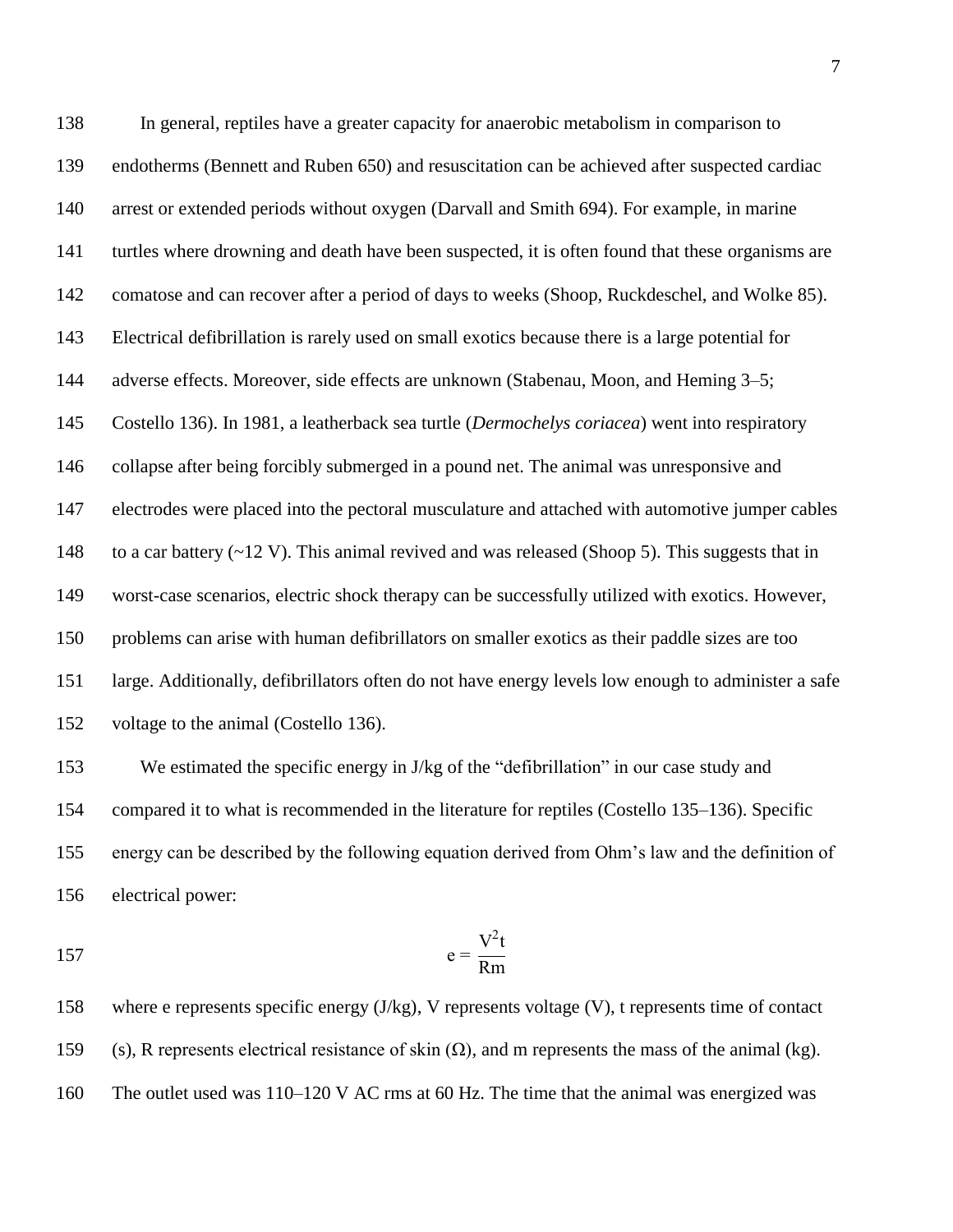| 161 | assumed to be 0.25 s based average human reaction time to insert and remove the wire from the         |
|-----|-------------------------------------------------------------------------------------------------------|
| 162 | outlet. Since a value for electrical resistance of reptile skin does not exist in the literature, we  |
| 163 | estimated a range to determine a maximum and minimum value for the specific energy delivered          |
| 164 | to the specimen. We assumed the maximum resistance value of reptile skin to be similar to a dry,      |
| 165 | calloused human hand (100,000 $\Omega$ ) due to the thick outer layer of dead cells in the stratum    |
| 166 | corneum (Fish and Geddes 408). Using the equation above, we estimate that the minimum output          |
| 167 | of the electrical socket to be $\sim 0.1$ J/kg, which falls below the recommended values for external |
| 168 | defibrillation in a 200–500 g reptile (1 J/kg is recommended: Costello 135). Wet skin may drop        |
| 169 | the human body's resistance to as low as $1,000 \Omega$ (USDHHS 7) and we used this as our            |
| 170 | minimum resistance to estimate that the maximum specific energy delivered was $\sim$ 10 J/kg.         |
| 171 | If electric shock therapy is warranted, three successive counter shocks are recommended,              |
| 172 | with the initial shock ranging from $1-4$ J/kg depending on the weight of the animal. If this range   |
| 173 | is unsuccessful, the shock energy can be increased to 5–10 J/kg (Costello 136). In our case study,    |
| 174 | the wetness of the bearded dragon's skin likely countered the thickness of its skin. Thus, the low    |
| 175 | estimated ~0.1 J/kg shock energy used to revive the bearded dragon was enhanced by water and,         |
| 176 | at the same time, the thick, scaly nature of the bearded dragon's skin likely prevented a             |
| 177 | dangerous level of current. Based on our estimations, less energy/voltage may be required than is     |
| 178 | recommended (Costello 135–136) to adequately resuscitate a comatose reptile.                          |
| 179 | In summary, we have described " <i>don't try this at home</i> " revival methods; yet, we commend      |
| 180 | the owner for his first-responder resourcefulness in addition to seeking appropriate veterinary       |
| 181 | aftercare. It is noteworthy that no physical or behavioral abnormalities have been noted in the       |
| 182 | bearded dragon since the event. Certainly, this case makes for an interesting story, but it also      |
| 183 | provides insight into resuscitation and recovery of reptiles. Although there are a number of          |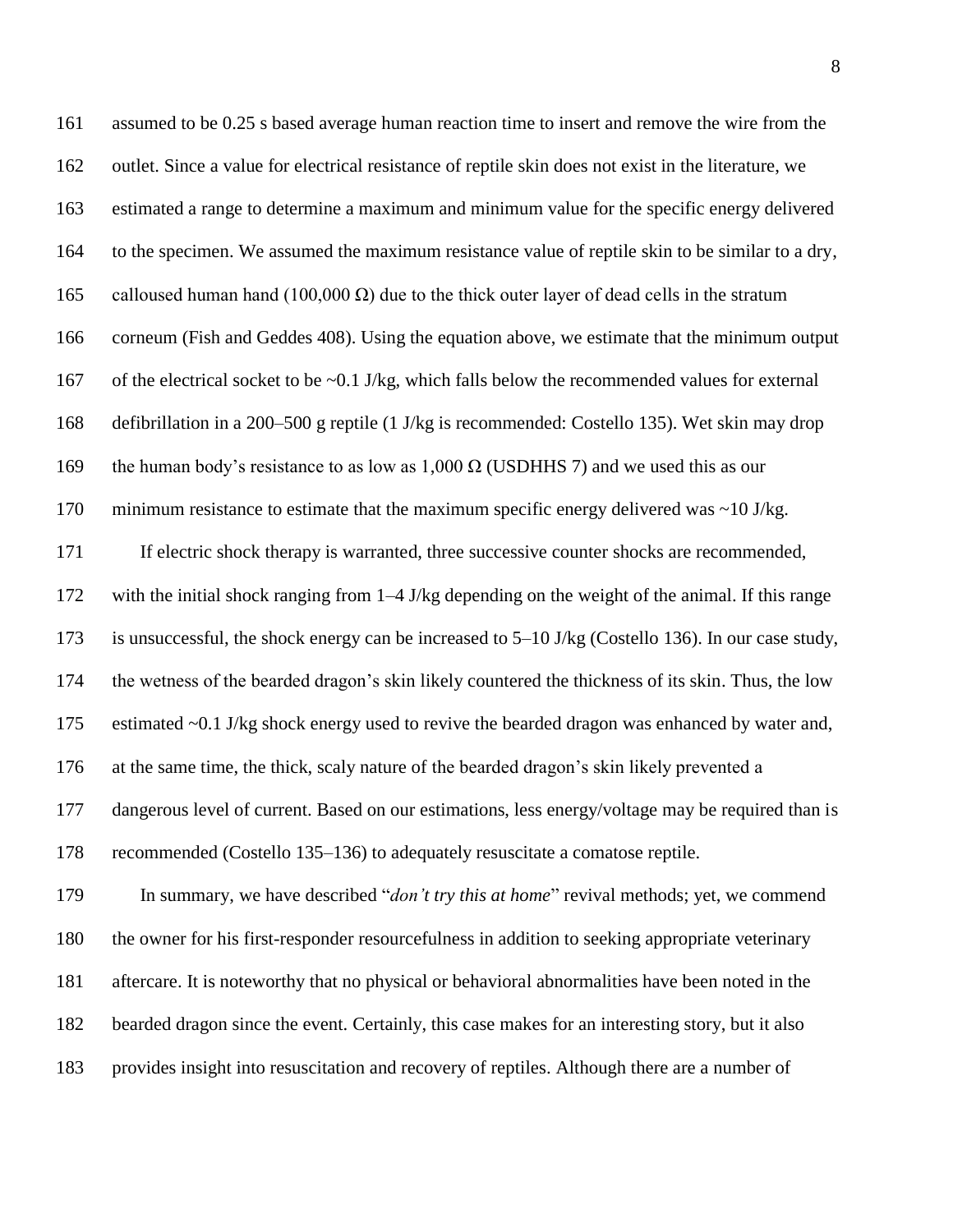| 184 | unknowns and a number of estimated parameters, we think this case study provides valuable          |
|-----|----------------------------------------------------------------------------------------------------|
| 185 | information on the possibility of designing defibrillators for animals of all sizes.               |
| 186 | Acknowledgments: We thank Drs. C Manire, D Miller and J Wyneken for their thoughtful               |
| 187 | comments on this manuscript prior to submission. We also thank Dr. Nichole L. Zellner for          |
| 188 | treatment of the lizard after the event.                                                           |
| 189 | <b>LITERATURE CITED</b>                                                                            |
| 190 | Balazs, George H. "Resuscitation of a comatose green turtle." Herpetological Review 17 (1986):     |
| 191 | 79.                                                                                                |
| 192 | Belkin, Daniel A. "Anoxia: tolerance in reptiles." Science 139 (1963): 492-493. DOI:               |
| 193 | 10.1126/science.139.3554.492.                                                                      |
| 194 | Bennett, Albert F., Ruben, John A. "Endothermy and activity in vertebrates." Science 206           |
| 195 | (1979): 649-654. DOI: 10.1126/science.493968.                                                      |
| 196 | Bickler, Philip E., Buck, Leslie T. "Hypoxia tolerance in reptiles, amphibians, and fishes: life   |
| 197 | with variable oxygen availability." Annual Review of Physiology 69 (2007): 145–170.                |
| 198 | DOI: 10.1146/annurev.physiol.69.031905.162529.                                                     |
| 199 | Caillouet Jr., Charles W. "Does delayed mortality occur in sea turtles that aspirate seawater into |
| 200 | their lungs during forced submergence or cold stunning?" Marine Turtle Newsletter 135              |
| 201 | $(2012): 1-4.$                                                                                     |
| 202 | Costello, Merilee F. "Principles of cardiopulmonary cerebral resuscitation in special species."    |
| 203 | Seminars in Avian and Exotic Pet Medicine 13 (2004): 132-141. DOI:                                 |
| 204 | 10.1053/j.saep.2004.03.003.                                                                        |
| 205 | Darvall, William L., Smith, Shelton. "Successful resuscitation after drowning in a home            |
| 206 | swimming pool." The Medical Journal of Australia 191 (2009): 694.                                  |
|     |                                                                                                    |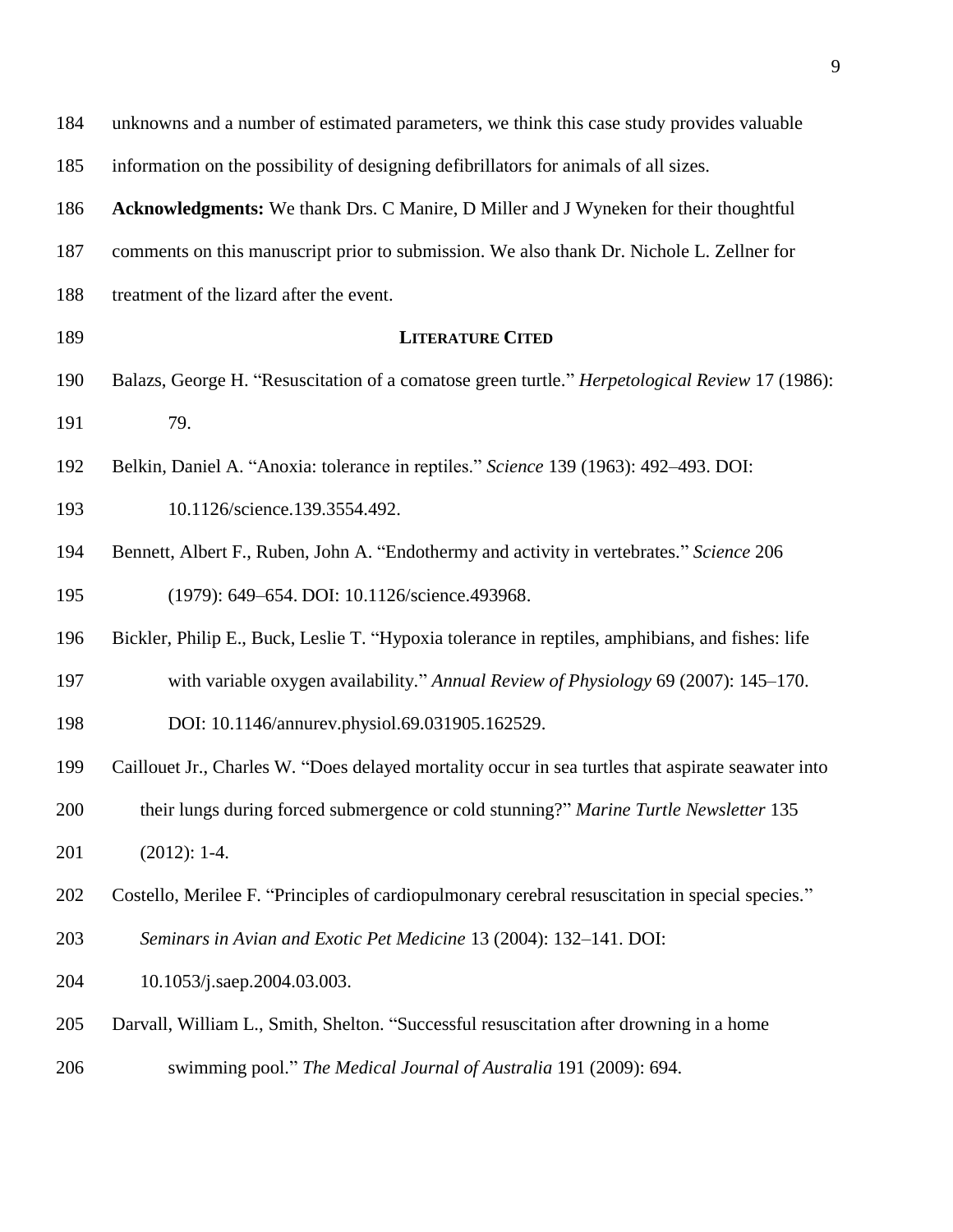- Davis, Randall W., Polasek, Lori, Watson, Rebecca, Fuson, Amanda, Williams, Terrie M.,
- Kanatous, Shane B. "The diving paradox: new insights into the role of the dive response
- in air-breathing vertebrates." *Comparative Biochemistry and Physiology A* (2004): 263–
- 268. DOI: 10.1016/j.cbpb.2004.05.003.
- Doneley, Bob. "Caring for the bearded dragon." *Proceedings of the North American Veterinary Conference* 20 (2006): 1607–1611.
- Ferguson, J. Homer, Thornton, Richard M. "Oxygen storage capacity and tolerance of
- submergence of a non-aquatic reptile and an aquatic reptile." *Comparative Biochemistry*

*and Physiology A* 77 (1984): 183–187. DOI: 10.1016/0300-9629(84)90032-X.

- Fish, Raymond M., Geddes, Leslie A. "Conduction of electrical current to and through the human body: a review." *ePlasty* 9 (2009): e44.
- Frappell, Peter B., Daniels, Christopher B. "Ventilation and oxygen consumption in agamid lizards." *Physiological Zoology* 64 (1991): 985–1001. DOI:
- 10.1086/physzool.64.4.30157953.
- Martinez-Jimenez, David, Hernandez-Divers, Stephen J. "Emergency care of reptiles."
- *Veterinary Clinics of North America: Exotic Animal Practice* 10 (2007): 557–585. DOI: 10.1016/j.cvex.2007.02.003.
- Melville, Jane, Schulte II, James A. "Correlates of active body temperatures and microhabitat occupation in nine species of central Australian agamid lizards." *Austral Ecology* 26 (2001): 660–669. DOI: 10.1046/j.1442-9993.2001.01152.x.
- 
- Meyer, Delbert E. "Survival of the earless lizard, *Holbrookia maculate*, under natural and
- artificial anaerobic conditions." *Copeia* 1967 (1967): 163–167. DOI: 10.2307/1442191.
- Pough F. Harvey, Janis, Christine M., Heiser, John B. "Synapsids and sauropsids: two